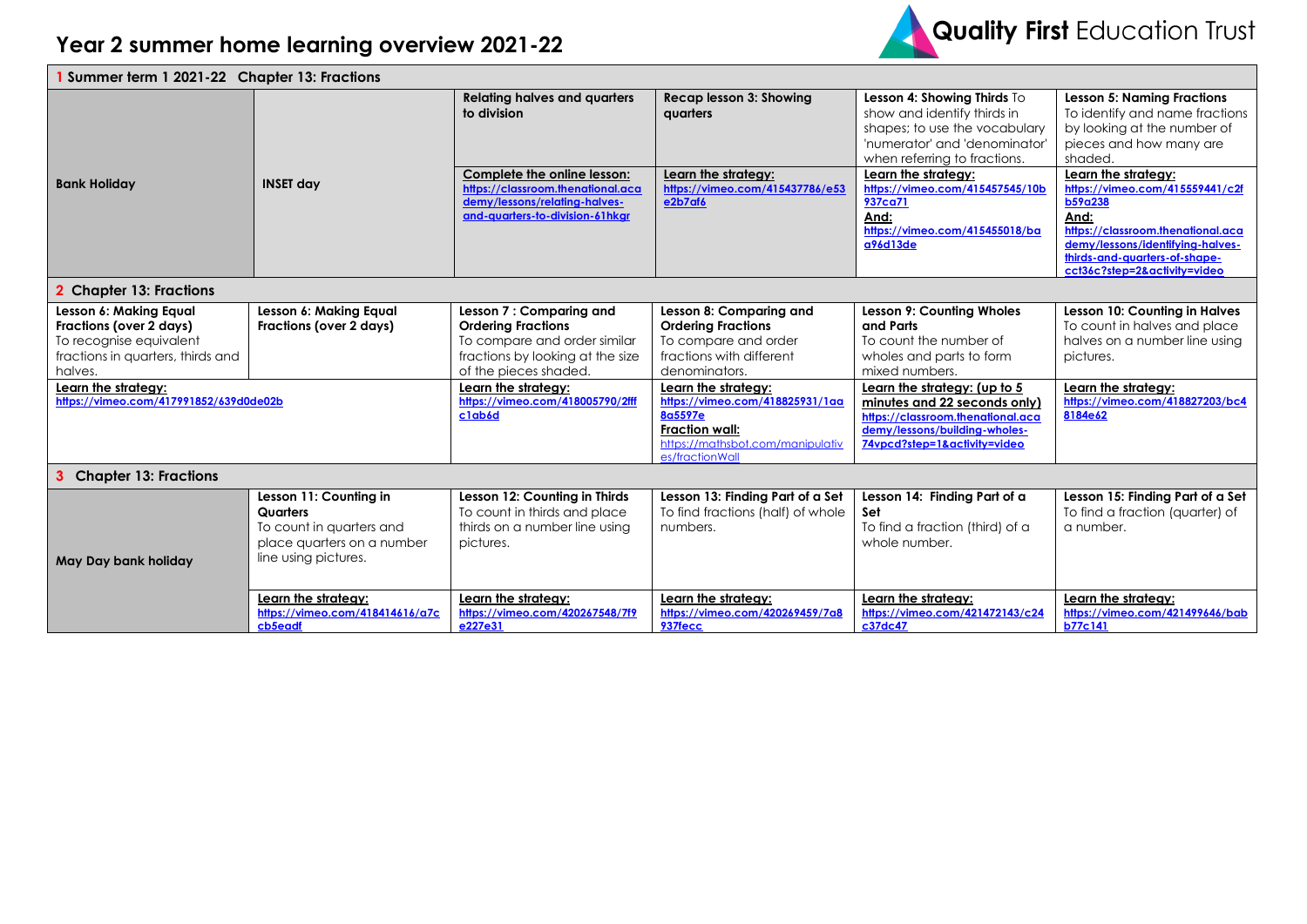## **Year 2 summer home learning overview 2021-22**



| 4 Chapter 13: Fractions                                                                                                                                              |                                                                                                                                                                                 | Chapter 14: Time (Clock-face for use in this chapter: https://www.topmarks.co.uk/time/teaching-clock)                                                                                                |                                                                                                                                                                                                                                                                |                                                                                                                                                                                                                                          |                                                                                                                                                                                                                                          |  |
|----------------------------------------------------------------------------------------------------------------------------------------------------------------------|---------------------------------------------------------------------------------------------------------------------------------------------------------------------------------|------------------------------------------------------------------------------------------------------------------------------------------------------------------------------------------------------|----------------------------------------------------------------------------------------------------------------------------------------------------------------------------------------------------------------------------------------------------------------|------------------------------------------------------------------------------------------------------------------------------------------------------------------------------------------------------------------------------------------|------------------------------------------------------------------------------------------------------------------------------------------------------------------------------------------------------------------------------------------|--|
| Lesson 16: Finding Part of a<br><b>Quantity (over 2 days)</b><br>To find a fraction (half, third,<br>quarter) of a quantity (length).                                | Lesson 16: Finding Part of a<br><b>Quantity (over 2 days)</b>                                                                                                                   | Year 1, book 1B, Chapter 16:<br>Lesson 2: Telling Time to the<br><b>Half Hour</b> To improve familiarity<br>with the analogue clock; to<br>tell time to the half hour using<br>the term 'half past'. | Additional lesson on 15<br>minutes intervals                                                                                                                                                                                                                   | Lesson 1: Telling and Writing<br>Time to 5 Minutes<br>To tell and write the time to 5-<br>minute intervals.                                                                                                                              | Lesson 2: Telling and Writing<br>Time<br>To tell time to 5-minute<br>intervals and to the hour.                                                                                                                                          |  |
| Learn the strategy:<br>https://vimeo.com/418202137/f0d9cf8b7b?lite=1                                                                                                 |                                                                                                                                                                                 | Learn the strateav:<br>https://classroom.thenational.aca<br>demy/lessons/reading-and-<br>writing-the-time-to-oclock-and-<br>half-past-part-1-<br>6wwpat?step=2&activity=video                        | Learn the strategy:<br>Recap hour and half past:<br>https://vimeo.com/410296188/476<br>6b8445e<br>Complete the online lesson:<br>https://classroom.thenational.aca<br>demy/lessons/identifying-quarter-<br>past-and-quarter-to-on-an-<br>analogue-clock-ctk6ad | Learn the strategy:<br>https://classroom.thenational.aca<br>demy/lessons/reading-the-time-<br>on-the-clock-to-the-nearest-five-<br>minutes-part-1-<br>71jp4c?step=2&activity=video<br>And:<br>https://vimeo.com/410295983/0d4<br>50b972a | Learn the strategy:<br>https://classroom.thenational.aca<br>demy/lessons/reading-the-time-<br>on-the-clock-to-the-nearest-five-<br>minutes-part-2-<br>6thk2d?step=2&activity=video<br>And:<br>https://vimeo.com/410588768/87d<br>445d397 |  |
| 5 Consolidation                                                                                                                                                      |                                                                                                                                                                                 |                                                                                                                                                                                                      |                                                                                                                                                                                                                                                                |                                                                                                                                                                                                                                          |                                                                                                                                                                                                                                          |  |
| Revisit adding two digit<br>numbers with regrouping<br>To learn how to add two, two<br>digit numbers by partitioning<br>one number and partitioning<br>both numbers. | <b>Revisit subtracting 2 digit</b><br>numbers with regrouping<br>To learn how to subtract 2<br>digit numbers using number<br>lines to represent our mental<br>calculations.     | Revisit 3D shape: Identifying<br>2-D shapes on the surfaces of<br>3D shapes<br>In this lesson, you will be<br>identifying 2-D shapes on the<br>surfaces of 3D shapes.                                | <b>Revisit measures (money):</b><br>Problem solving (Part 1)<br>In this lesson we will learn how<br>to use different strategies to<br>solve questions involving<br>money                                                                                       | <b>Revisit measures (money):</b><br><b>Problem Solving (Part 2)</b><br>In this lesson we will learn how<br>to use different strategies to<br>solve questions involving<br>money.                                                         | Revisit inverse relationship<br>between multiplication and<br>division<br>In this lesson, we will be<br>learning about how we can<br>recognise the relationship with<br>the inverse between<br>multiplication and division.              |  |
| Complete the online lesson:<br>https://classroom.thenational.aca<br>demy/lessons/adding-two-digit-<br>numbers-with-regrouping-6cup4r                                 | Complete the online lesson:<br>https://classroom.thenational.aca<br>demy/lessons/subtracting-2-digit-<br>numbers-with-regrouping-cgukad                                         | Complete the online lesson:<br>https://classroom.thenational.aca<br>demy/lessons/identifying-2-d-<br>shapes-on-the-surfaces-of-3d-<br>shapes-70wk8c                                                  | Complete the online lesson:<br>https://classroom.thenational.aca<br>demy/lessons/problem-solving-<br>part-1-6ctk8t                                                                                                                                             | Complete the online lesson:<br>https://classroom.thenational.aca<br>demy/lessons/problem-solving-<br>part-2-6dh68r                                                                                                                       | Complete the online lesson:<br>https://classroom.thenational.aca<br>demy/lessons/to-recognise-the-<br>inverse-relationship-between-<br>multiplication-and-division-6di34t                                                                |  |
| <b>6</b> Consolidation                                                                                                                                               |                                                                                                                                                                                 |                                                                                                                                                                                                      |                                                                                                                                                                                                                                                                |                                                                                                                                                                                                                                          |                                                                                                                                                                                                                                          |  |
| Using bar models to show<br>multiplication and division                                                                                                              | <b>Revisit fractions: Identifying</b><br>half of a shape<br>To divide shapes into equal<br>parts and you will also<br>recognise when a shape is<br>divided equally into halves. | <b>Revisit fractions: Identifying</b><br>halves, thirds and quarters of<br>shape<br>To divide squares into equal<br>parts and identify one half,<br>quarter or third of the square.                  | Catch up time                                                                                                                                                                                                                                                  | Catch up time                                                                                                                                                                                                                            | Catch up time                                                                                                                                                                                                                            |  |
| Learn the strategy:<br>https://classroom.thenational.aca<br>demy/lessons/to-create-bar-<br>models-for-multiplication-and-<br>division-6wv3ar                         | Complete the online lesson:<br>https://classroom.thenational.aca<br>demy/lessons/identifying-half-of-<br>a-shape-crik0c                                                         | Complete the online lesson:<br>https://classroom.thenational.aca<br>demy/lessons/identifying-halves-<br>thirds-and-quarters-of-shape-<br>cct36c                                                      |                                                                                                                                                                                                                                                                |                                                                                                                                                                                                                                          |                                                                                                                                                                                                                                          |  |
| <b>Half term</b>                                                                                                                                                     |                                                                                                                                                                                 |                                                                                                                                                                                                      |                                                                                                                                                                                                                                                                |                                                                                                                                                                                                                                          |                                                                                                                                                                                                                                          |  |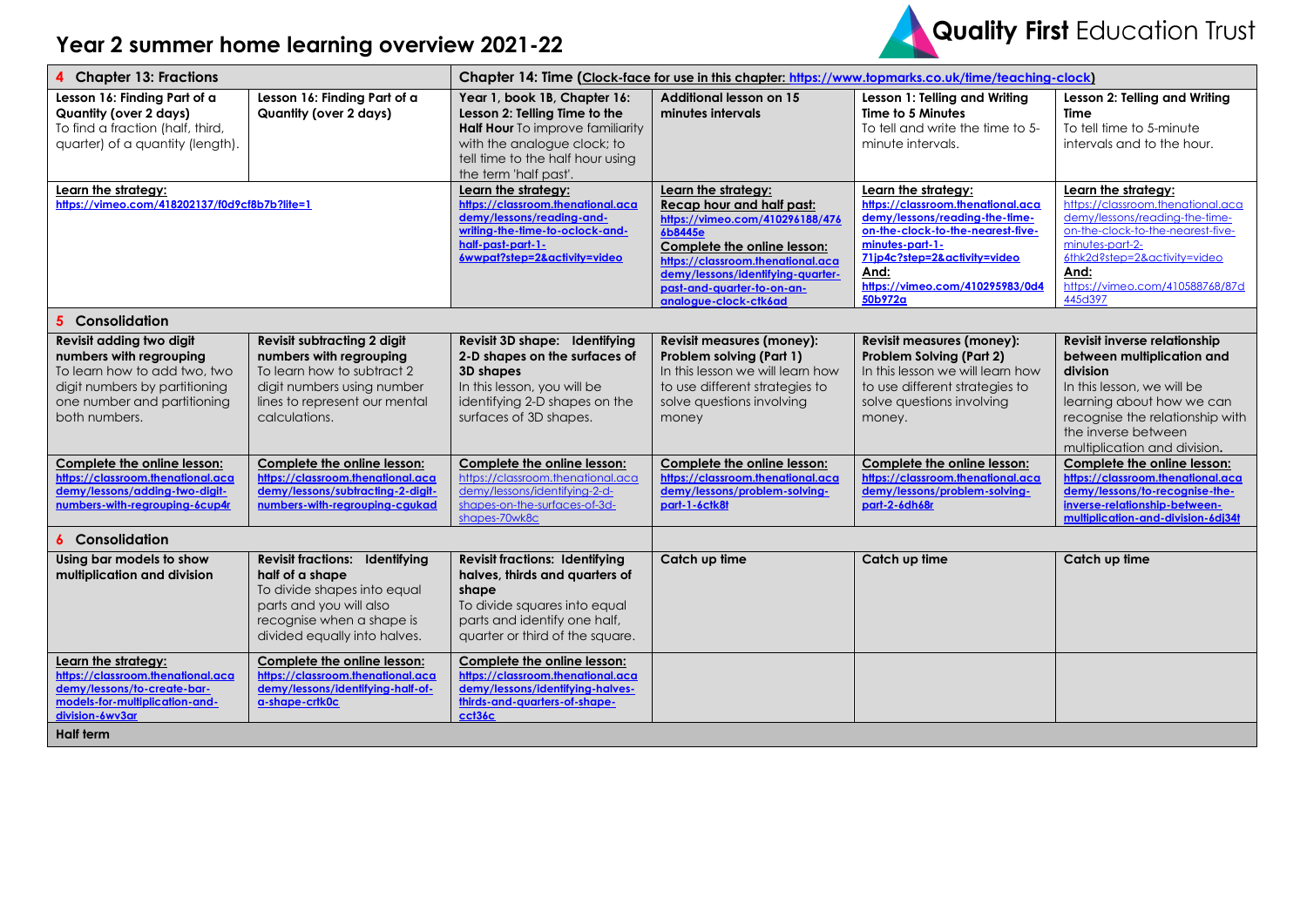

| Summer 2 2021-22                                                                                                                                                                                                                                                                                                                                                                                                  |                                                                                                                                                                                                                                                                                                                                                                     |                                                                                                                                                                                             |                                                                                                                                                                       |                                                                                                                                                                                    |                                                                                                                                                     |  |  |
|-------------------------------------------------------------------------------------------------------------------------------------------------------------------------------------------------------------------------------------------------------------------------------------------------------------------------------------------------------------------------------------------------------------------|---------------------------------------------------------------------------------------------------------------------------------------------------------------------------------------------------------------------------------------------------------------------------------------------------------------------------------------------------------------------|---------------------------------------------------------------------------------------------------------------------------------------------------------------------------------------------|-----------------------------------------------------------------------------------------------------------------------------------------------------------------------|------------------------------------------------------------------------------------------------------------------------------------------------------------------------------------|-----------------------------------------------------------------------------------------------------------------------------------------------------|--|--|
| 7 Recap year 1: time                                                                                                                                                                                                                                                                                                                                                                                              |                                                                                                                                                                                                                                                                                                                                                                     | Chapter 14: Time                                                                                                                                                                            |                                                                                                                                                                       |                                                                                                                                                                                    |                                                                                                                                                     |  |  |
| Recap year 1: Lesson 6: Using<br>a Calendar<br>To learn the days of the week<br>and the months of the year<br>and to be able to put them in<br>the correct order.                                                                                                                                                                                                                                                 | Embed 15 minute and 5<br>minute intervals                                                                                                                                                                                                                                                                                                                           | <b>Lesson 3: Sequencing Events</b><br>To sequence events of the<br>day by looking at analogue<br>clocks and pictures.                                                                       | <b>Lesson 4: Drawing Clock</b><br>Hands (over 2 days) To draw<br>hands on an analogue clock<br>to show the correct time.                                              | <b>Lesson 4: Drawing Clock</b><br>Hands (over 2 days)                                                                                                                              | Lesson 5: Finding Durations of<br>Time (over 2 days) To find the<br>duration of time using an<br>analogue clock in 30- and 60-<br>minute intervals. |  |  |
| Learn the strategy:<br>https://vimeo.com/428482273/ab0<br><b>f56b9cb</b><br>Recap days:<br>https://classroom.thenational.aca<br>demy/lessons/exploring-and-<br>discussing-the-days-of-the-week-<br>and-daily-events-<br>6ngkgc?step=1&activity=video<br><b>Recap months:</b><br>https://classroom.thenational.aca<br>demy/lessons/naming-and-<br>ordering-the-months-of-the-year-<br>crwp2d?step=1&activity=video | Learn the strategy:<br>Complete the online lessons to<br>recap previous learning:<br>https://classroom.thenational.aca<br>demy/lessons/reading-the-time-<br>on-the-clock-to-the-nearest-five-<br>minutes-part-1-71jp4c<br>And:<br>https://classroom.thenational.aca<br>demy/lessons/reading-the-time-<br>on-the-clock-to-the-nearest-five-<br>minutes-part-2-6thk2d | Learn the strategy:<br>https://classroom.thenational.aca<br>demy/lessons/sequencing-daily-<br>events-<br>74w3jr?step=2&activity=video<br>And:<br>https://vimeo.com/411368935/67e<br>670ebc1 | Learn the strategy:<br>https://vimeo.com/411369751/f662da5580                                                                                                         |                                                                                                                                                                                    | Learn the strategy:<br>https://vimeo.com/413114469/521<br>202142f                                                                                   |  |  |
| 8 Chapter 14: Time                                                                                                                                                                                                                                                                                                                                                                                                |                                                                                                                                                                                                                                                                                                                                                                     |                                                                                                                                                                                             |                                                                                                                                                                       |                                                                                                                                                                                    |                                                                                                                                                     |  |  |
| Lesson 5: Finding Durations of<br>Time (over 2 days)                                                                                                                                                                                                                                                                                                                                                              | Lesson 6: Finding Durations of<br>Time(over 2 days)<br>To find the duration of time to<br>5-minute intervals.                                                                                                                                                                                                                                                       | Lesson 6: Finding Durations of<br>Time(over 2 days)                                                                                                                                         | <b>Lesson 7: Finding Ending Times</b><br>(over 2 days)<br>To find the ending time of a<br>duration of time from different<br>5-minute starting points.                | Lesson 7: Finding Ending Times<br>(over 2 days)                                                                                                                                    | Lesson 9: Finding Starting<br>Times (over 2 days)<br>To find the starting time from<br>30-minute and 1-hour interval<br>durations.                  |  |  |
| Learn the strategy:<br>https://vimeo.com/413114469/521<br>202142f                                                                                                                                                                                                                                                                                                                                                 | Learn the strategy:<br>https://vimeo.com/413275741/5e65297687<br>And:<br>https://classroom.thenational.academy/lessons/calculating-duration-of-<br>time-in-minutes-cdap4e?step=2&activity=video                                                                                                                                                                     |                                                                                                                                                                                             | Learn the strategy:<br>https://vimeo.com/413276328/f45c5e87ab                                                                                                         |                                                                                                                                                                                    | Learn the strategy:<br>https://vimeo.com/412687064/5c6<br>2dc9227<br>And:<br>https://vimeo.com/413089354/f065<br>$c235$ af                          |  |  |
| 9 Chapter 14: Time                                                                                                                                                                                                                                                                                                                                                                                                |                                                                                                                                                                                                                                                                                                                                                                     | Consolidation                                                                                                                                                                               |                                                                                                                                                                       | <b>Chapter 15: Volume</b>                                                                                                                                                          |                                                                                                                                                     |  |  |
| Lesson 9: Finding Starting<br>Times (over 2 days)<br>To find the starting time from<br>30-minute and 1-hour interval<br>durations.                                                                                                                                                                                                                                                                                | Lesson 11: Comparing Time<br>To compare durations of time<br>from the least amount to the<br>most amount of time and vice<br>versa.                                                                                                                                                                                                                                 | <b>Revisit addition and</b><br><b>Subtraction Word Problems</b><br>In this lesson we will solve<br>addition and subtraction word<br>problems                                                | Revisit spotting patterns in the<br>2, 5 and 10 multiplication<br>tables<br>To explore the patterns within<br>and across the multiplication<br>tables of 2, 5 and 10. | Chapter $15$<br><b>Lesson 1: Comparing Volume</b><br>To compare volume in<br>different-sized containers using<br>the terms 'greater than', 'less<br>than', 'greatest' and 'least'. | <b>Lesson 2: Comparing Volume</b><br>To compare the volume of<br>different containers using non-<br>standard units.                                 |  |  |
| Learn the strategy:<br>https://vimeo.com/412687064/5c6<br>2dc9227<br>And:<br>https://vimeo.com/413089354/f065<br>c235af                                                                                                                                                                                                                                                                                           | Learn the strategy:<br>https://vimeo.com/413062681/5bb<br>cfe393d                                                                                                                                                                                                                                                                                                   | Complete the online lesson:<br>https://classroom.thenational.aca<br>demy/lessons/addition-and-<br>subtraction-word-problems-<br>ccrp6e                                                      | Complete the online lesson:<br>https://classroom.thenational.aca<br>demy/lessons/spotting-patterns-<br>in-the-2-5-and-10-multiplication-<br>tables-64rp8e             | Learn the strategy:<br>https://vimeo.com/431547821/4cb<br>46d132c                                                                                                                  | Learn the strategy:<br>https://vimeo.com/431547886/dffc<br>c31a3e                                                                                   |  |  |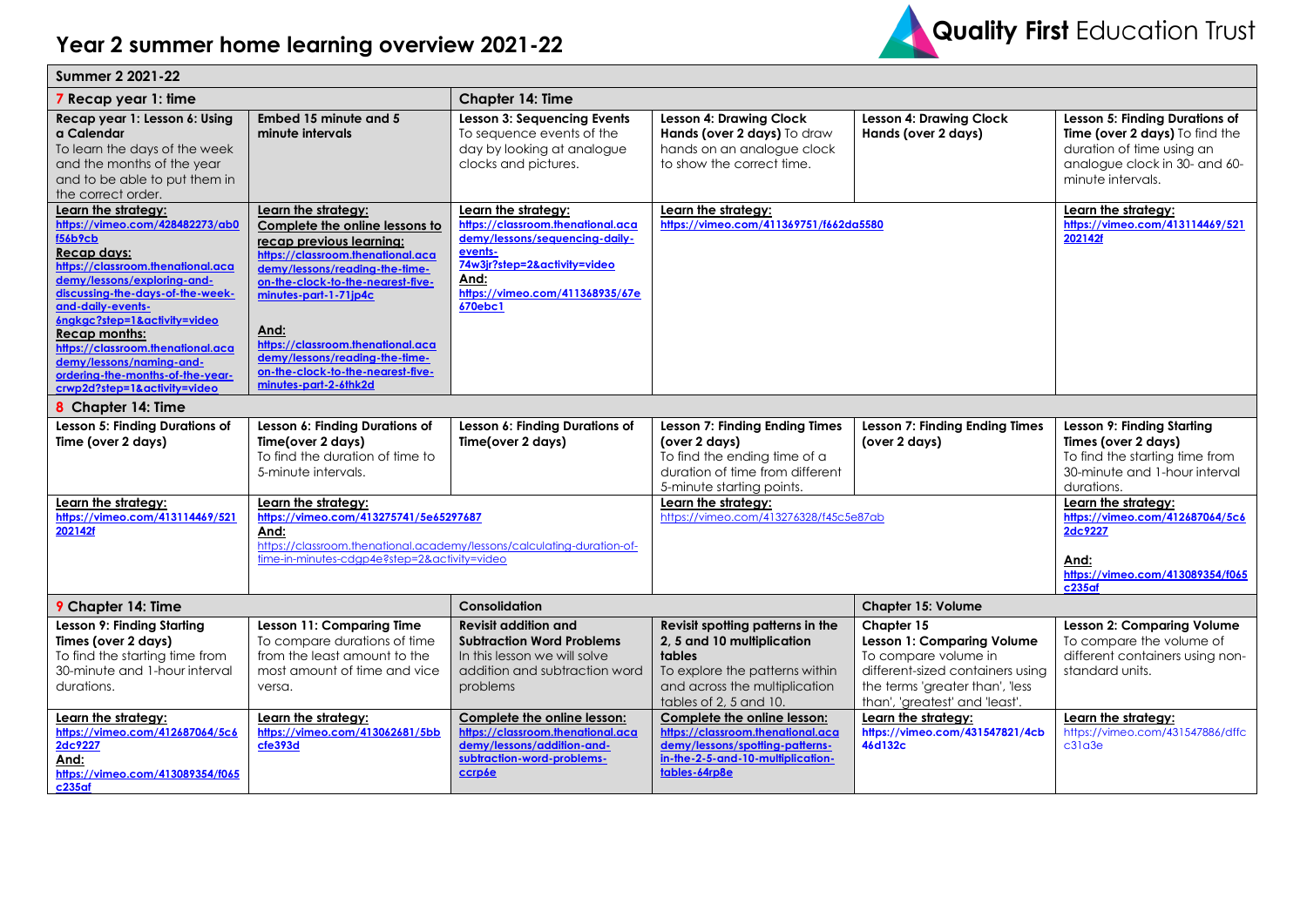## **Year 2 summer home learning overview 2021-22**



| 10 Chapter 15: Volume                                                                                                                                                      |                                                                                                                                                                                  |                                                                                                                                                                                                                                                                 |                                                                                                                                                                                                     |                                                                                                                                                                                                          |                                                                                                                                                                                                                 |  |
|----------------------------------------------------------------------------------------------------------------------------------------------------------------------------|----------------------------------------------------------------------------------------------------------------------------------------------------------------------------------|-----------------------------------------------------------------------------------------------------------------------------------------------------------------------------------------------------------------------------------------------------------------|-----------------------------------------------------------------------------------------------------------------------------------------------------------------------------------------------------|----------------------------------------------------------------------------------------------------------------------------------------------------------------------------------------------------------|-----------------------------------------------------------------------------------------------------------------------------------------------------------------------------------------------------------------|--|
| Lesson 3: Measuring Volume in<br>Litres<br>To measure volume using litres<br>and determine whether an<br>amount is more than, less than<br>or equal to a litre.            | Lesson 4: Measuring Volume in<br><b>Millilitres</b><br>To measure volume using<br>millilitres and litres: to<br>determine how many millilitres<br>there are in 1 l.              | Lesson 5: Solving Word<br><b>Problems</b><br>To solve word problems<br>involving bar models with litres<br>as the standard unit.                                                                                                                                | <b>Revisit addition and</b><br>subtraction of 2-digit numbers<br>To revisit adding & subtracting<br>two 2-digit numbers and<br>exploring mental strategies to<br>help us solve problems.            | <b>Revisit solving multiplication</b><br>and division problems<br>In this lesson, we will solve<br>multiplication and division<br>word problems involving the<br>multiplication table of 2, 5 and<br>10. | <b>Revisit measures (mass):</b><br><b>Word Problems with Mass</b><br>In this lesson we will solve<br>problems involving mass                                                                                    |  |
| Learn the strategy:<br>https://vimeo.com/431735920/fbe<br>4498186                                                                                                          | Learn the strategy:<br>https://vimeo.com/431780881/9ee<br>2569680                                                                                                                | Learn the strategy:<br>https://vimeo.com/434273889/55543dba<br>ad                                                                                                                                                                                               | Complete the lesson:<br>https://classroom.thenational.aca<br>demy/lessons/consolidating-<br>addition-and-subtraction-of-2-<br>digit-numbers-6rr3ae                                                  | Complete the online lesson:<br>https://classroom.thenational.aca<br>demy/lessons/solving-<br>multiplication-and-division-<br>problems-69h66d                                                             | Complete the online lesson:<br>https://classroom.thenational.aca<br>demy/lessons/word-problems-<br>with-mass-70rkcd                                                                                             |  |
| 11 Consolidation                                                                                                                                                           |                                                                                                                                                                                  |                                                                                                                                                                                                                                                                 |                                                                                                                                                                                                     |                                                                                                                                                                                                          |                                                                                                                                                                                                                 |  |
| <b>Revisit fractions: Identifying</b><br>fractions of quantity<br>In this lesson you will find one<br>half, one quarter and one<br>third of quantities.                    | Revisit identifying fractions of<br>quantity and shape (Part 2)<br>To find non-unit fractions of a<br>shape and quantity. we will<br>also solve word problems with<br>fractions. | <b>Revisit measures (capacity</b><br>and volume): Solving word<br>problems about capacity and<br>volume (Part 2) To use<br>knowledge of number bonds<br>and related facts to 1000 to<br>solve word problems about<br>capacity and volume, using a<br>bar model. | <b>Revisit addition and</b><br>subtraction: Consolidation<br>and application (Part 1) To<br>consolidate use of column<br>method for addition &<br>subtraction equations that<br>require regrouping. | <b>Revisit subtraction and word</b><br>problems: Applying<br>knowledge of bar models to<br>answer word problems To look<br>at applying knowledge of bar<br>models to word problems.                      | <b>Revisit matching Repeated</b><br><b>Addition Expressions to</b><br><b>Multiplication Expressions</b><br>In this lesson, we will learn how<br>to use the addition and<br>multiplication symbols<br>correctly. |  |
| Complete the online lesson:<br>https://classroom.thenational.aca<br>demy/lessons/identifying-<br>fractions-of-quantity-70w30r                                              | Complete the online lesson:<br>https://classroom.thenational.aca<br>demy/lessons/identifying-<br>fractions-of-quantity-and-shape-<br>part-2-c8r66d                               | Complete the online lesson:<br>https://classroom.thenational.aca<br>demy/lessons/solving-word-<br>problems-about-capacity-and-<br>volume-part-2-75gkae                                                                                                          | Complete the online lesson:<br>https://classroom.thenational.aca<br>demy/lessons/consolidation-and-<br>application-part-1-cdk3ed                                                                    | Complete the online lesson:<br>https://classroom.thenational.aca<br>demy/lessons/applying-<br>knowledge-of-bar-models-to-<br>answer-word-problems-c4u68t                                                 | Complete the online lesson:<br>https://classroom.thenational.aca<br>demy/lessons/matching-<br>repeated-addition-expressions-to-<br>multiplication-expressions-ccrkge                                            |  |
| <b>12 Consolidation</b>                                                                                                                                                    |                                                                                                                                                                                  |                                                                                                                                                                                                                                                                 |                                                                                                                                                                                                     |                                                                                                                                                                                                          |                                                                                                                                                                                                                 |  |
| <b>Revisit finding related</b><br>multiplication and division<br>facts To explore the<br>relationship between<br>multiplication and division to<br>identify related facts. | Revisit relating multiplying by<br>two to doubling<br>To relate arrays for the<br>multiplication table of 2 to<br>doubling.                                                      | <b>Revisit calculating</b><br>multiplication of fives by skip<br>counting<br>In this lesson, we will solve<br>multiplication problems by skip<br>counting in 5s.                                                                                                | Revisit describing and sorting<br>2D shapes<br>In this lesson, we will look at<br>the similarities and differences<br>between shapes and sort<br>them.                                              | <b>Revisit naming and describing</b><br>3D shapes<br>In this lesson, we will name<br>shapes and objects in our<br>home. We will also describe<br>their properties.                                       | <b>Revisit identifying 2-D shapes</b><br>on the surfaces of 3D shapes<br>In this lesson, we will identify 2-<br>D shapes on the surfaces of<br>3D shapes.                                                       |  |
| Complete the online lesson:<br>https://classroom.thenational.academy/l<br>essons/finding-related-multiplication-<br>and-division-facts-cdj6cc                              | Complete the online lesson:<br>https://classroom.thenational.academy/l<br>essons/relating-multiplying-by-two-to-<br>doubling-cgt34c                                              | Complete the online lesson:<br>https://classroom.thenational.academy/l<br>essons/calculating-multiplication-of-<br>fives-by-skip-counting-70r3cd                                                                                                                | Complete the online lesson:<br>https://classroom.thenational.academy/<br>essons/describing-and-sorting-2d-<br>shapes-cmtpae                                                                         | Complete the online lesson:<br>https://classroom.thenational.academy/l<br>essons/naming-and-describing-3d-<br>shapes-c9gkec                                                                              | Complete the online lesson:<br>https://classroom.thenational.academy/l<br>essons/identifying-2-d-shapes-on-the-<br>surfaces-of-3d-shapes-70wk8c                                                                 |  |